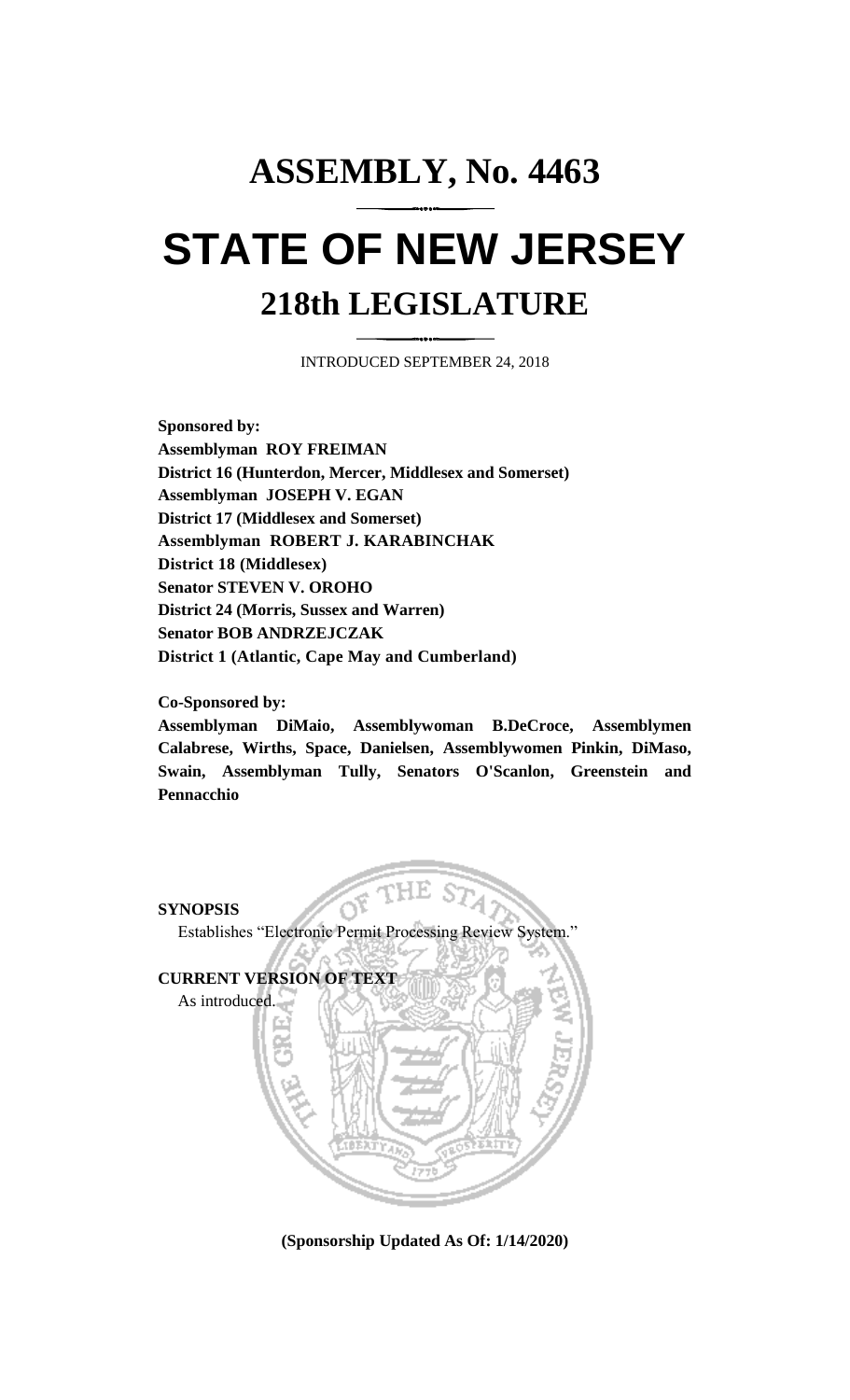**AN ACT** establishing a State online electronic building permit review and inspection scheduling system, and supplementing and amending P.L.1975, c.217, and amending P.L.2005, c.212, and P.L.1979, c.121.

 **BE IT ENACTED** *by the Senate and General Assembly of the State of New Jersey:*

 1. (New section) a. The Commissioner of Community Affairs shall establish, develop, implement, and administer the "Electronic Permit Processing Review System." This electronic system shall be an Internet-based system allowing for the electronic submission of applications for construction permits, plans, and specifications pursuant to the "State Uniform Construction Code Act," P.L.1975, c.217 (C.52:27D-119 et seq.), for the electronic review and approval of applications, plans, and specifications, for the scheduling of inspections, and for the exchange of information between the applicant, the applicant's professionals, and the department or enforcing agency during the review process. The electronic system shall offer a permit applicant:

 (1) the ability to submit the materials necessary for application review;

 (2) the ability to submit requests for on-site inspection of a project; and

 (3) continuous, 24-hour accessibility for the submission of both scheduling requests, and the materials necessary for the permit application review.

28 b. (1) Following the effective date of P.L., c. (C. ) (pending before the Legislature as this bill), the commissioner may make the electronic system accessible, and facilitate its use, through the acceptance of application materials and scheduling submissions, by:

 (a) the department, with regard to applications for which the department approves plans and specifications pursuant to the "State Uniform Construction Code Act";

(b) local enforcing agencies; and

 (c) private agencies providing plan review and inspection services.

 (2) Within one year following the effective date of P.L. , c. (C. ) (pending before the Legislature as this bill), the

 commissioner shall fully implement the electronic system, and require its use, through the acceptance of application materials and scheduling submissions, by:

 (a) the department, with regard to applications for which the department approves plans and specifications pursuant to the "State Uniform Construction Code Act";

**EXPLANATION – Matter enclosed in bold-faced brackets [thus] in the above bill is not enacted and is intended to be omitted in the law.**

**Matter underlined thus is new matter.**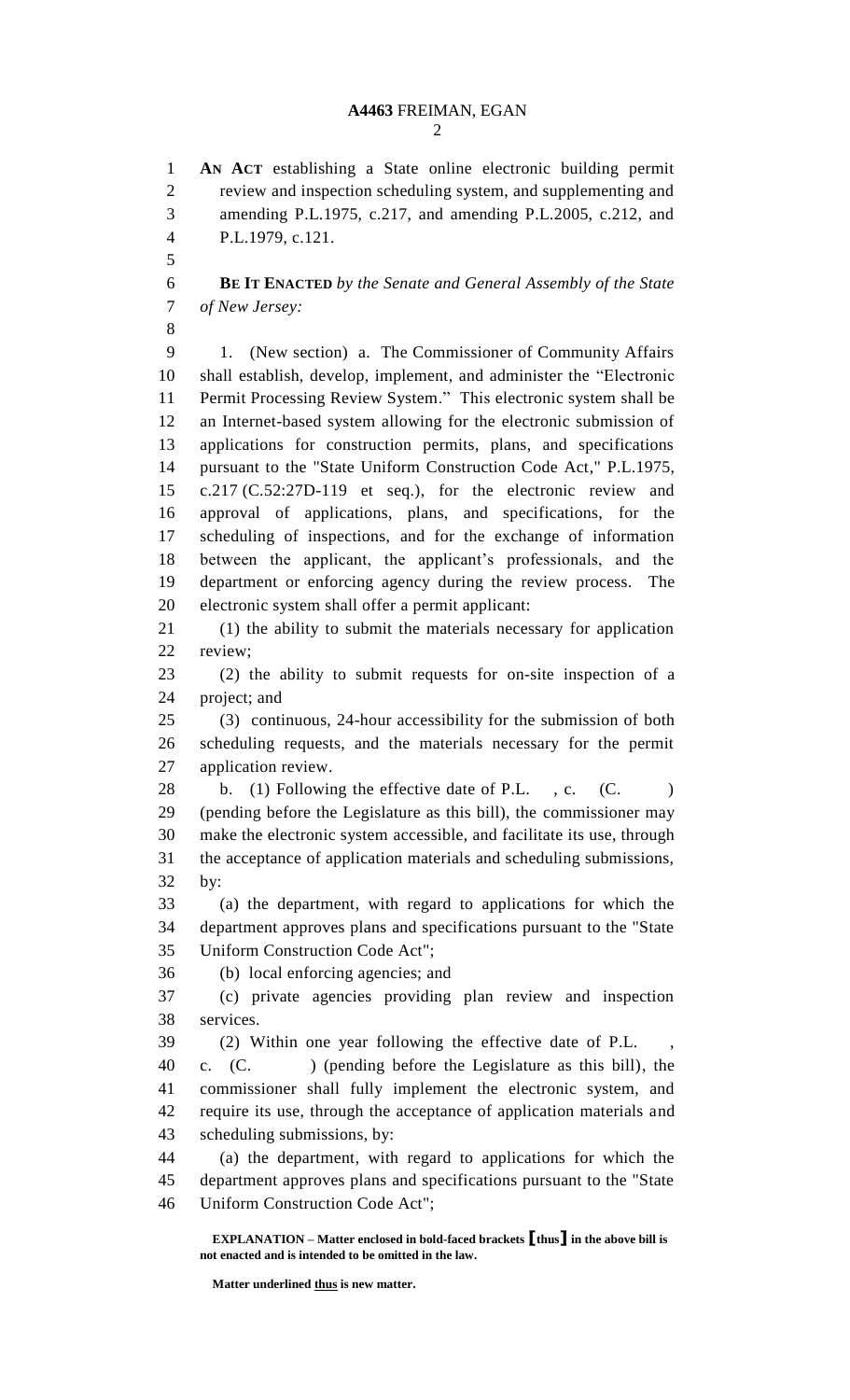(b) local enforcing agencies; and

 (c) private agencies providing plan review and inspection services.

 c. The commissioner shall provide training opportunities on the use of the electronic system for employees of local enforcing agencies and private agencies which provide plan review and inspection services.

 d. The commissioner shall, in accordance with the "Administrative Procedure Act," P.L.1968, c.410 (C.52:14B-1 et seq.), adopt rules and regulations to govern the form and format of applications for construction permits, plans, and specifications and other information exchanged through the electronic system. Notwithstanding the requirement, pursuant to subsection b. of this section, to accept electronically submitted materials within one year 15 following the effective date of P.L., c. (C. ) (pending before the Legislature as this bill), the commissioner shall have the discretion to establish different submission requirements, including non-electronic submissions as necessary, for large, complicated, or otherwise unusual construction projects, so long as the system is designed to accept approximately 80 percent of construction permit application submissions electronically.

 e. The department may waive a contrary form and format requirement imposed by statute or ordinance or by the rules of another department or agency for the submission of information in physical form to the extent the waiver is necessary to facilitate the submission of the information electronically. The department may accept an electronic reproduction of a signature, stamp, seal, certification, or notarization as the equivalent of the original or may accept the substitution of identifying information for the signature, stamp, seal, certification, or notarization. The department shall not waive any other requirement.

 f. The commissioner may adopt, amend, and repeal rules and regulations providing for the charging of and setting the amount of construction permit surcharge fees to be collected by an enforcing agency or private agency and remitted to the department to defray the cost of developing and administering the electronic system.

 g. A person exchanging information through the electronic system in a form and format acceptable to the department is not subject to any licensing sanction, civil penalty, fine, permit disapproval, or revocation or other sanction for failure to comply with a form or format requirement imposed by statute, ordinance, or rule for submission of the information in physical form, including but not limited to any requirement that the information be in a particular form or of a particular size, be submitted with multiple copies, be physically attached to another document be an original document or be signed, stamped, sealed, certified, or notarized.

 h. As used in this section, "form and format" means the arrangement, organization, configuration, structure, or style of, or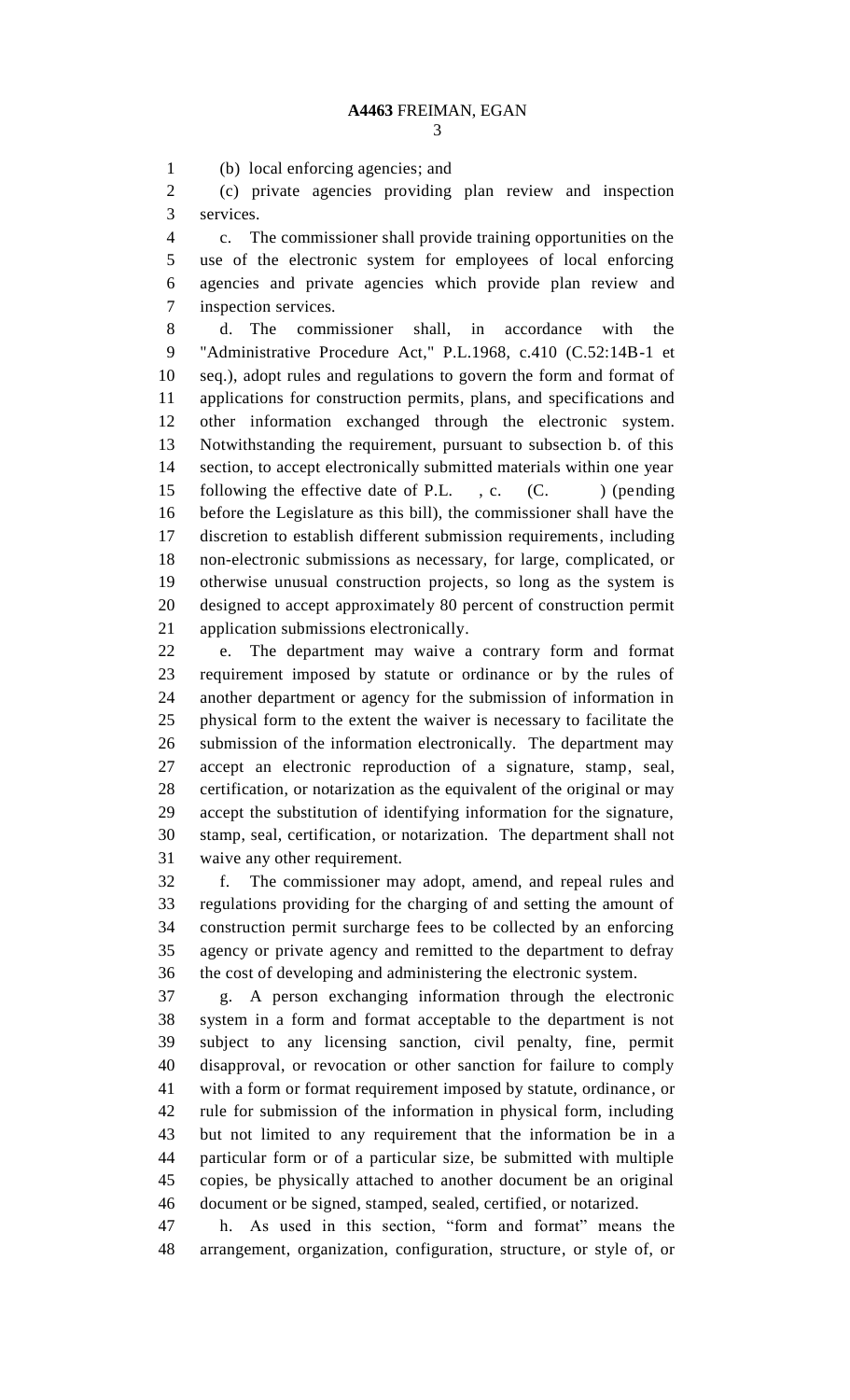#### **A4463** FREIMAN, EGAN  $\Delta$

 method of delivery for, providing required information or providing the substantive equivalent of required information. "Form and format" does not mean altering the substance of information or the addition or omission of information.

 2. Section 3 of P.L.2005, c.212 (C.52:27D-124.3) is amended to read as follows:

 3. A proposal by a private agency to provide inspection or plan review services to a municipality to administer the provisions of the "State Uniform Construction Code Act," P.L.1975, c.217 (C.52:27D-119 et seq.) shall be submitted in accordance with and shall be subject to the bidding and other provisions of the "Local Public Contracts Law," P.L.1971, c.198 (C.40A:11-1 et seq.). A municipality shall require, as part of the bid specifications, that a private agency participate in the "Electronic Permit Processing Review System," developed and implemented pursuant to section 1 of P.L. , c. (C. ) (pending before the Legislature as this bill). A municipality shall require as part of the bid specifications that a private agency submit a bid or proposal in terms of a percentage of the costs charged by the department when it serves as a local enforcement agency pursuant to section 10 of P.L.1975, c.217 (C.52:27D-128). A municipality may include in the fee charged by it for work done by private agencies an amount sufficient to cover a proportionate share of administrative costs incurred by the local enforcing agency in connection with inspections performed by private agencies.

- (cf: P.L.2005, c.212, s.3)
- 

 3. Section 3 of P.L.1979, c.121 (C.52:27D-126a) is amended to read as follows:

 3. Where the appointing authority of any municipality shall appoint an enforcing agency and construction board of appeals pursuant to section 8 of P.L.1975, c. 217 (C.52:27D-126), the municipal governing body by ordinance, in accordance with standards established by the commissioner, shall set enforcing agency fees for plan review, construction permit, certificate of occupancy, demolition permit, moving of building permit, elevator permit and sign permit, provided, however, that such fees shall not exceed the annual costs for the operation of the enforcing agency. For the three year period commencing with an enforcing agency's initial participation in the "Electronic Permit Processing Review 42 System," developed and implemented pursuant to section 1 of 43 P.L., c. (C.) (pending before the Legislature as this bill), the municipal governing body may impose, and the enforcing agency may collect, construction permit surcharge fees to defray the enforcing agency's startup costs related to offering electronic plan 47 review and scheduling. Surcharge fees shall be established in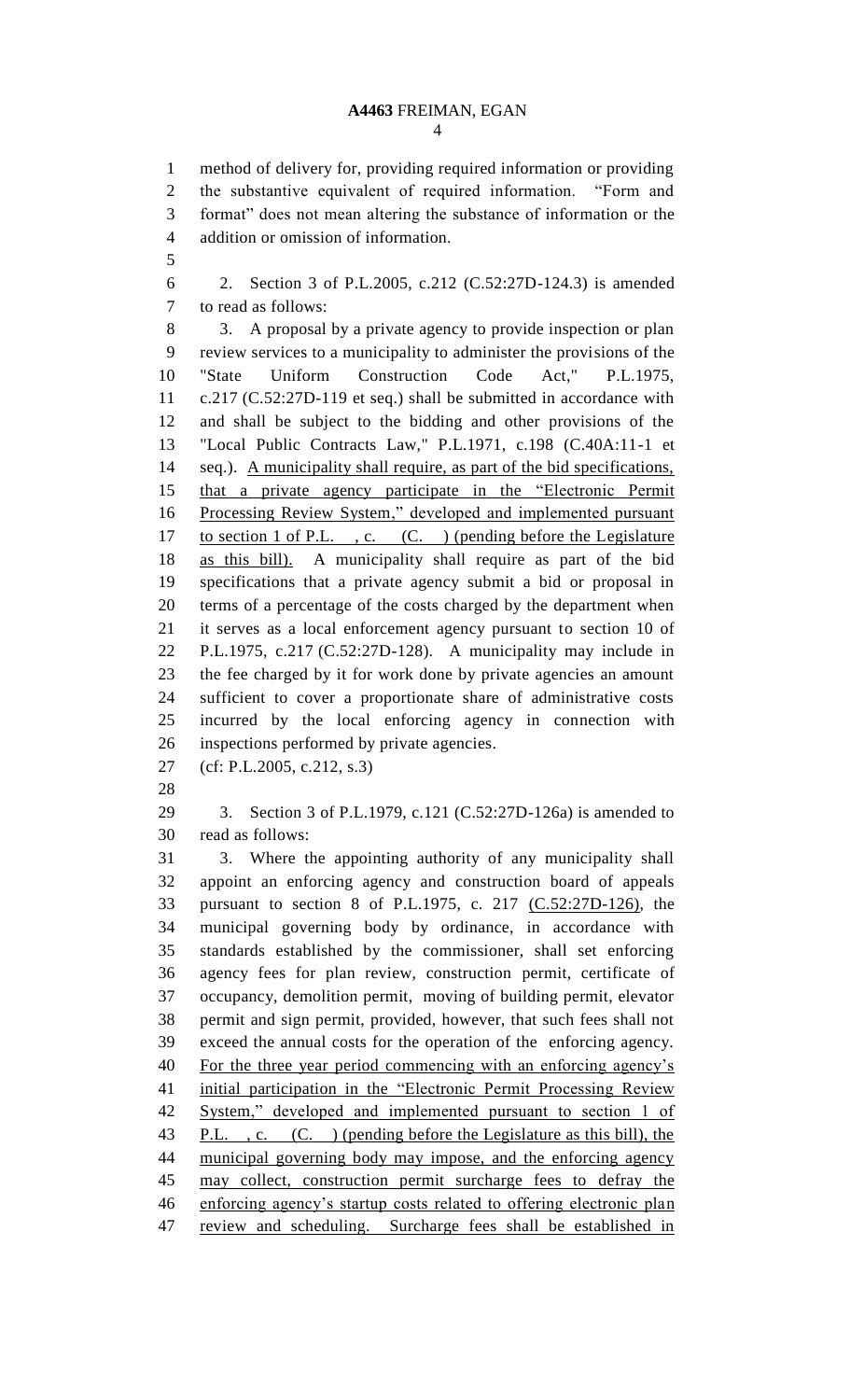## 

 accordance with standards established by the commissioner. (cf: P.L.1979, c.121, s.3) 4. Section 12 of P.L.1975, c.217 (C.52:27D-130) is amended to read as follows: 12. Except as otherwise provided by this act or in the code, before construction or alteration of any building or structure, the owner, or his agent, engineer or architect, shall submit an application in writing, including signed and sealed drawings and specifications, to the enforcing agency as defined in this act. When an enforcing agency begins to participate in the "Electronic Permit 12 Processing Review System," pursuant to section 1 of P.L. c. (C. ) (pending before the Legislature as this bill), the owner, or his agent, engineer or architect, may submit applications and 15 scheduling requests electronically. The application shall be in accordance with regulations established by the commissioner and 17 on a form <u>or in a format</u> prescribed by the commissioner and shall be accompanied by payment of the fee to be established by the municipal governing body by ordinance in accordance with standards established by the commissioner. The application for a construction permit shall be filed with the enforcing agency and shall be a public record; and no application for a construction permit shall be removed from the custody of the enforcing agency after a construction permit has been issued. Nothing contained in this paragraph shall be interpreted as preventing the imposition of requirements in the code, for additional permits for particular kinds of work, including but not limited to plumbing, electrical, elevator, fire prevention equipment or boiler installation or repair work, or in other defined situations. Upon the transfer of ownership of property that is the subject of a construction permit, and prior to beginning or continuing work authorized by the construction permit, the new owner shall file with the enforcing agency an application for a permit update to notify the enforcing agency of the name and address of the new owner and of all other changes to information previously submitted to the enforcing agency. If the municipality has adopted an ordinance requiring a successor developer to furnish a replacement performance guarantee, and a performance guarantee has previously been furnished in favor of the municipality to assure the installation of on-tract improvements on the property that is the subject of an

 application for a permit update for the purpose of notifying the enforcing agency of the name and address of a new owner, the enforcing agency shall not approve the application for a permit update until it receives notification from the governing body or its designee that the new owner has furnished an adequate replacement performance guarantee.

 No permit shall be issued for a public school facility unless the final plans and specifications have been first approved by the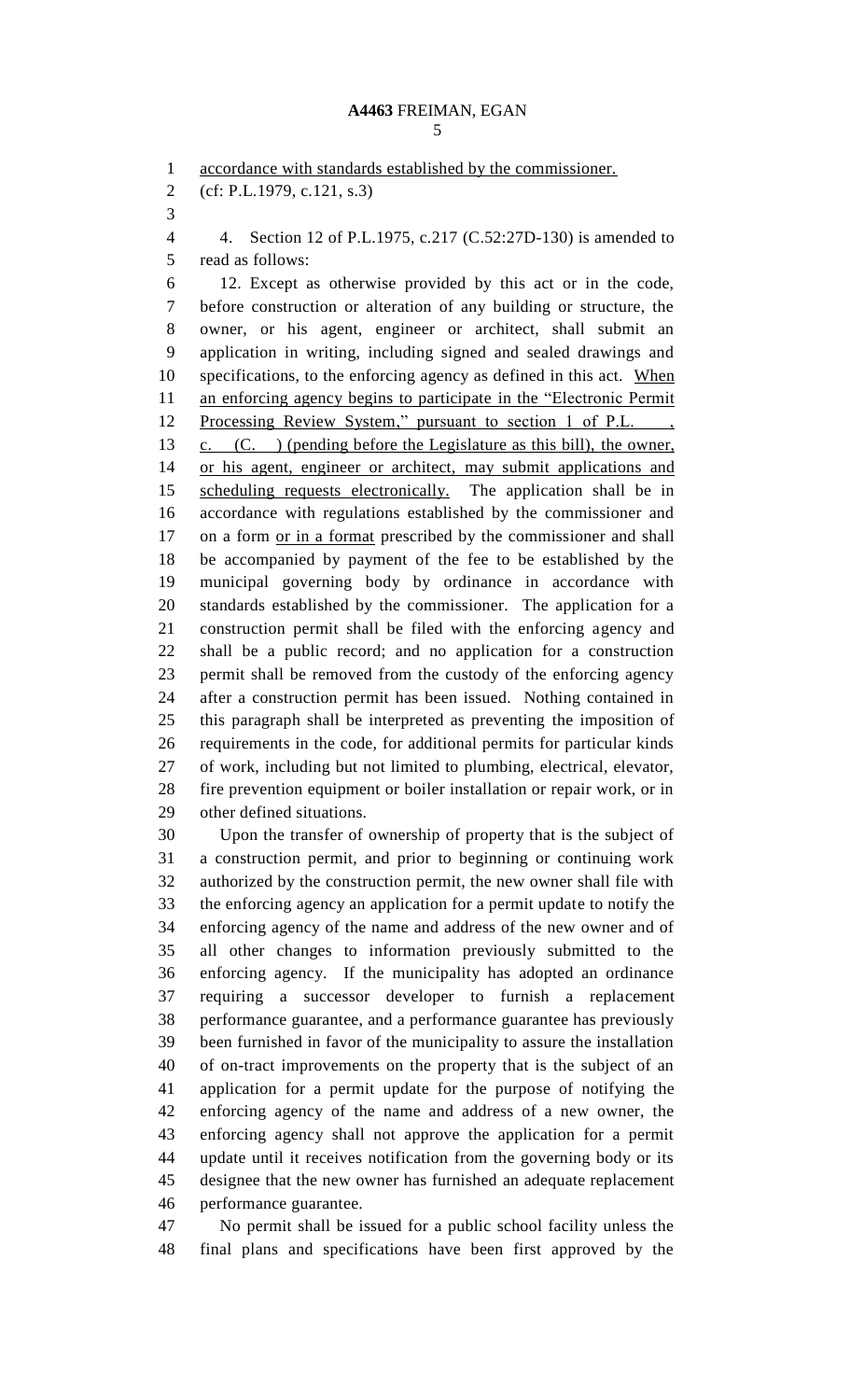Bureau of Facility Planning Services in the Department of Education or a municipal code official who is appropriately licensed by the Commissioner of Community Affairs for the type and level of plans being reviewed. Approval by the Bureau of Facility Planning Services in the Department of Education shall only be required when a review for educational adequacy is necessary. Requirements determining when a review for educational adequacy is necessary shall be established jointly by the Department of Community Affairs and the Department of Education. The standards shall thereafter be adopted as part of the Uniform Construction Code regulations by the Department of Community Affairs. After the final plans and specifications have been approved for educational adequacy by the Bureau of Facility Planning Services in the Department of Education, a local board of education may submit the final plans and specifications for code approval to either the Bureau of Facility Planning Services in the Department of Education or a municipal code official who is appropriately licensed by the Commissioner of Community Affairs for the type and level of plans being reviewed. The Bureau of Facility Planning Services in the Department of Education when approving final plans and specifications shall be responsible for insuring that the final plans and specifications conform to the requirements of the code as well as for insuring that they provide for an educationally adequate facility. In carrying out its responsibility pursuant to the provisions of this section the Department of Education shall employ persons licensed by the Commissioner of Community Affairs for the type and level of plans being reviewed. (cf: P.L.2013, c.123, s.5) 5. This act shall take effect immediately. 

## STATEMENT

 This bill establishes the "Electronic Permit Processing Review System," a web-based system allowing for the electronic submission of applications for construction permits, plans, and specifications pursuant to the "State Uniform Construction Code Act," P.L.1975, c.217 (C.52:27D-119 et seq.), for the electronic review and approval of applications, plans, and specifications, for the scheduling of inspections, and for the exchange of information between the applicant, the applicant's professionals, and the department or enforcing agency during the review process. The electronic system established by the bill would offer a permit applicant:

46 • the ability to submit the materials necessary for application review;